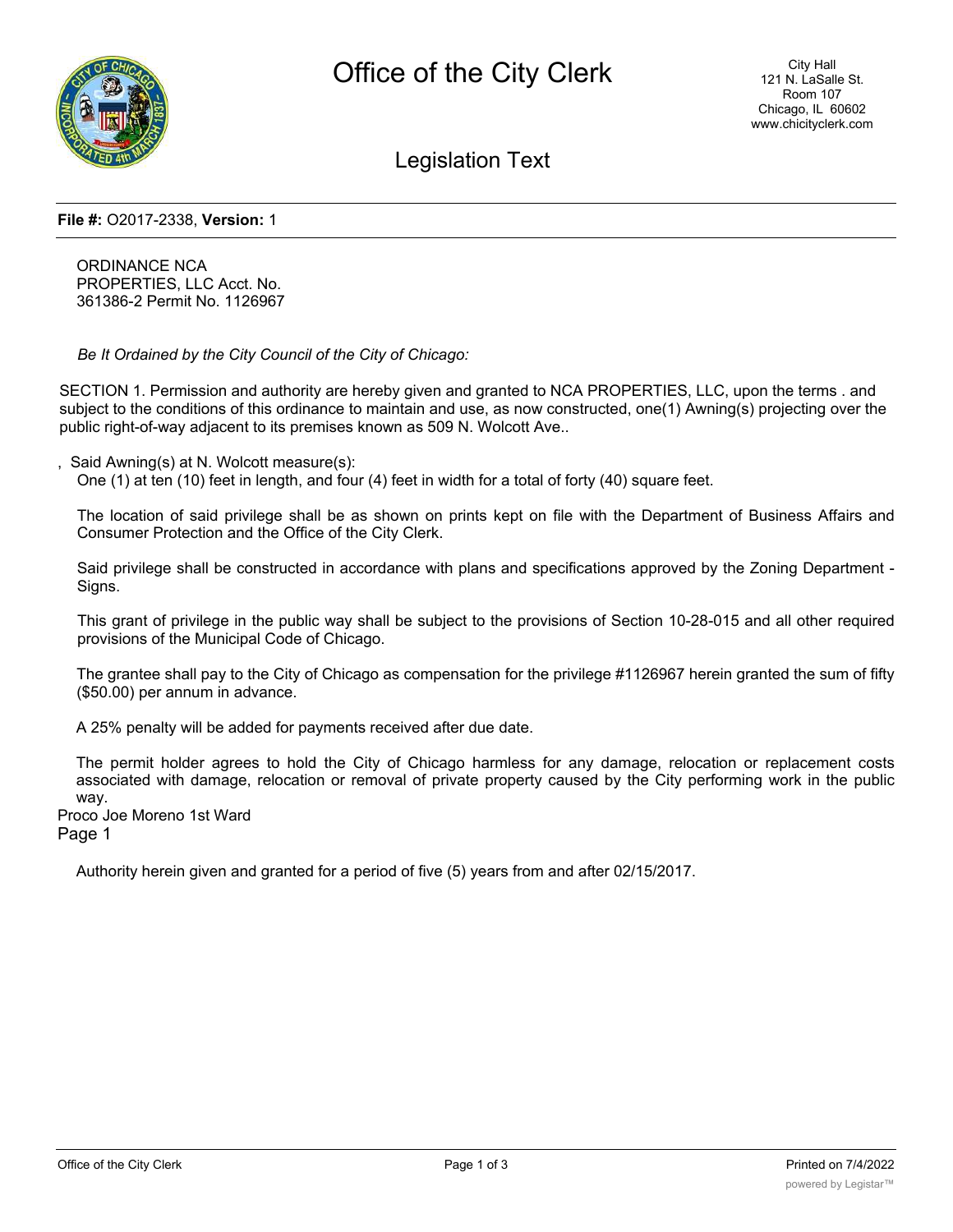**^ ° O CD O**

**Tr 1\* • o > < m**

> Department of Business Affairs and Consumer Protection Small Business Center - Public Way Use Unit City Hall - 121 N. LaSalle Street, Room 800 • Chicago, IL 60602 312-74-GOI31Z/312-744-6249 • (312) 744-1944 (TTY) hltp //www.cilvofchicago.org/bacp <http://www.cilvofchicago.org/bacp>

**03/29/2017**

Alderman Proco Joe Moreno Ward # 01 City of Chicago City Hall, Room 300 121 North LaSalle Street Chicago, Illinois 60602

## **Re: An ordinance to use and maintain a portion of the public right-of-way for one (1) awning(s) for NCA PROPERTIES, LLC, adjacent to the premises known as 509 N. Wolcott Ave..**

## **Dear Alderman Proco Joe Moreno:**

The applicant referenced above has requested the use of the public right-of-way for a awning(s). An ordinance has been prepared by the Department of Business Affairs and Consumer Protection-Small Business Center-Public Way Use Unit